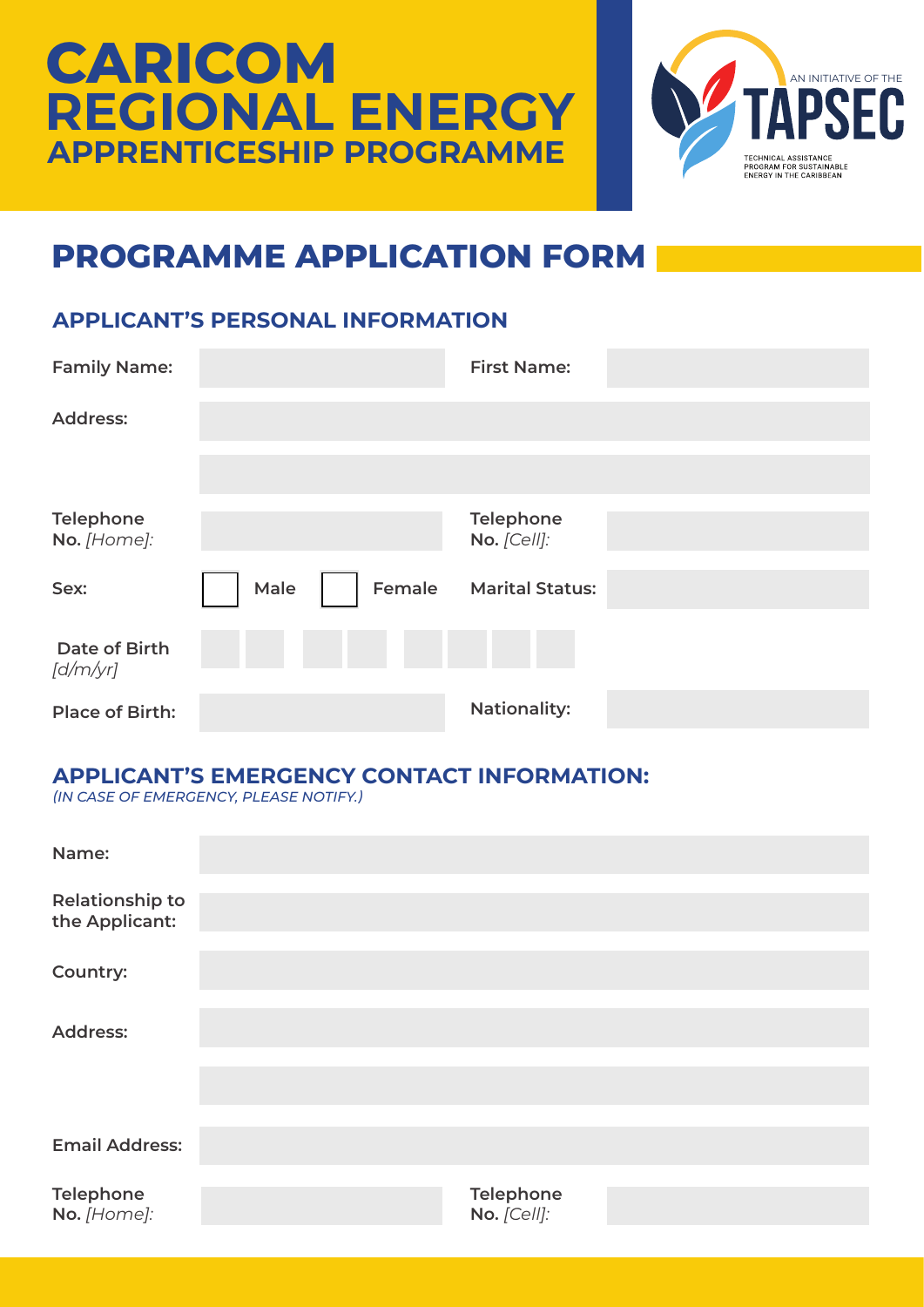**EDUCATION:** *(Please reference all areas of higher-level education equivalent to College and/or University level in this section.)*

| <b>Institution</b><br>[Name] | Country | Attended from/to |      | <b>Degrees</b>      | <b>Major Subjects</b><br>of Study |
|------------------------------|---------|------------------|------|---------------------|-----------------------------------|
|                              |         | Month            | Year | Obtained            |                                   |
|                              |         |                  |      |                     |                                   |
|                              |         |                  |      |                     |                                   |
|                              |         |                  |      |                     |                                   |
|                              |         |                  |      |                     |                                   |
|                              |         |                  |      |                     |                                   |
|                              |         | Month            | Year | Degrees<br>Expected |                                   |
|                              |         |                  |      |                     |                                   |
|                              |         |                  |      |                     |                                   |
|                              |         |                  |      |                     |                                   |
|                              |         |                  |      |                     |                                   |

#### **KNOWLEDGE OF FOREIGN LANGUAGE**

|                            | Read   |                   | <b>Write</b> |                   | <b>Speak</b> |                   |
|----------------------------|--------|-------------------|--------------|-------------------|--------------|-------------------|
| Language                   | Easily | <b>Not Easily</b> | Easily       | <b>Not Easily</b> | Easily       | <b>Not Easily</b> |
| Spanish                    |        |                   |              |                   |              |                   |
| French                     |        |                   |              |                   |              |                   |
| Other:<br>(Please specify) |        |                   |              |                   |              |                   |

#### **WORD PROCESSING/COMPUTER SKILLS:**

| Microsoft Word        | Proficient | Intermediate $\ $ | Novice |
|-----------------------|------------|-------------------|--------|
| Microsoft Excel       | Proficient | Intermediate      | Novice |
| Microsoft Power Point | Proficient | Intermediate      | Novice |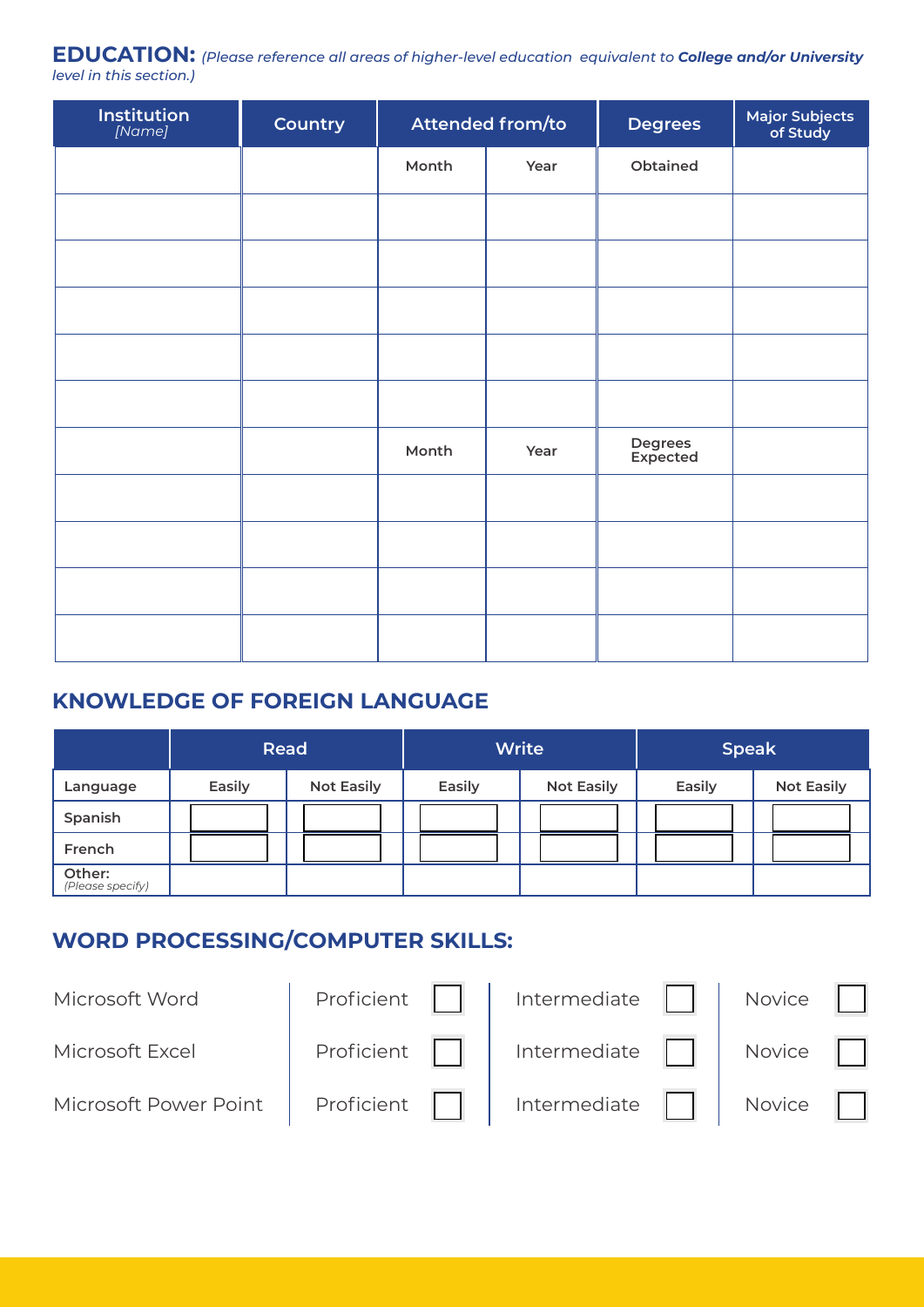**AREAS OF INTEREST:** *(Please check all relevant areas of interest. Please however, be advised that placement is subject to the qualifying institution's core needs and priorities.)*

| <b>Energy Statistics and</b><br><b>Information Management</b> |  | Communications and<br>Knowledge Management                                 |                                                      |
|---------------------------------------------------------------|--|----------------------------------------------------------------------------|------------------------------------------------------|
| Energy Analytics and<br><b>Decision Support</b>               |  | Energy Policy and<br><b>Regulatory Affairs</b>                             |                                                      |
| <b>Energy Economics</b>                                       |  | Renewable Energy                                                           |                                                      |
| <b>Power Systems</b>                                          |  | <b>Project Finance</b>                                                     |                                                      |
| Energy Education and<br>Research                              |  | here the length of period in which you are available to participate in the | <b>APPRENTICESHIP AVAILABILITY:</b> (Please indicate |
|                                                               |  | programme. Minimum availability is three (3) months.)                      |                                                      |
| <b>Energy Diplomacy</b>                                       |  | Three (3)<br>Six (6)<br>Months<br>Months                                   |                                                      |
| <b>Energy Efficiency</b>                                      |  | Twelve (12)<br>Nine $(9)$                                                  |                                                      |

**PREVIOUS WORK EXPERIENCE:** *Previous Work Experience: (Please describe below any previous work experience you may have had. Highlighting full details of duties and responsibility. Where there is no previous work experience please indicate so.) Applicants with no prior experience are encouraged to apply.* 

List All Previous Experience Here: Please use additional pages if require

**OTHER RELEVANT INFORMATION:** *(Please capture below all other relevant information such as scholarships, academic awards, publications and or volunteer activities)*

| Scholarships/<br>Academic Awards:  |  |  |
|------------------------------------|--|--|
| Publications/<br>Research Studies: |  |  |
| <b>Volunteer Activities:</b>       |  |  |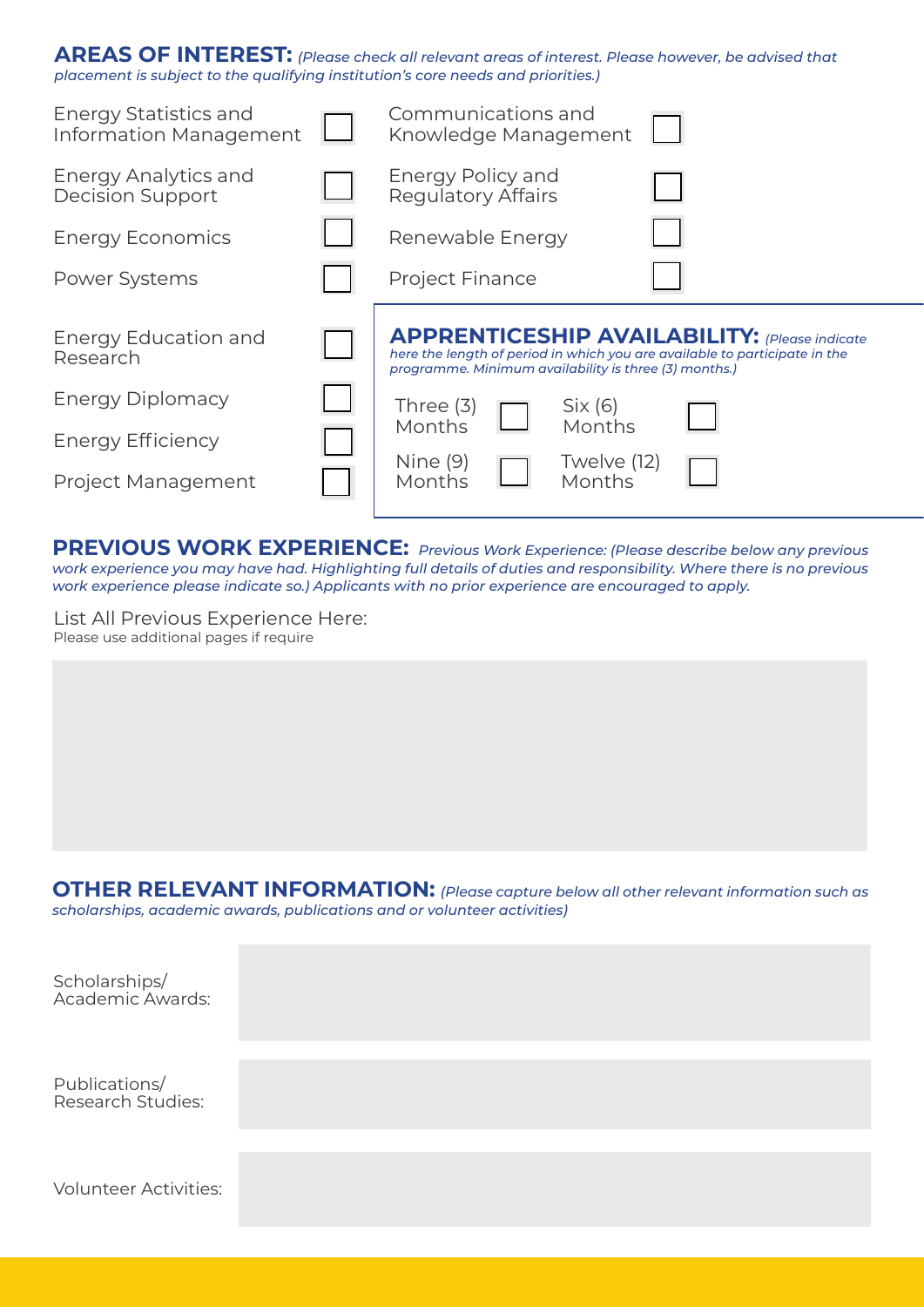**PERSONAL STATEMENT:** *Personal Statement: (Please provide a short personal statement of no more than five 500 words describing your interest in being part of the Regional Energy Apprenticeship Programme.)* 

Begin Here: Please use additional pages if require

**REFERENCES:** *References (Please list three (3) persons not related to you, who are familiar with your character and qualifications.)* 

| <b>Full Name</b> | Business/<br>Occupation | <b>Job Title</b> | <b>Email Address</b> | Telephone No.<br>(inclusive of area code) |
|------------------|-------------------------|------------------|----------------------|-------------------------------------------|
|                  |                         |                  |                      |                                           |
|                  |                         |                  |                      |                                           |
|                  |                         |                  |                      |                                           |
|                  |                         |                  |                      |                                           |

#### **CONFIRMATION OF APPLICANT'S SUBMISSION:**

I certify that the above information and answers provided are true, complete and correct to the best of my knowledge and belief.

Signature:

Date:

*N.B. Only suitable applicants will be contacted. Applicants must therefore submit all relevant documentation including certified copies of qualifications and/or certificates requested*







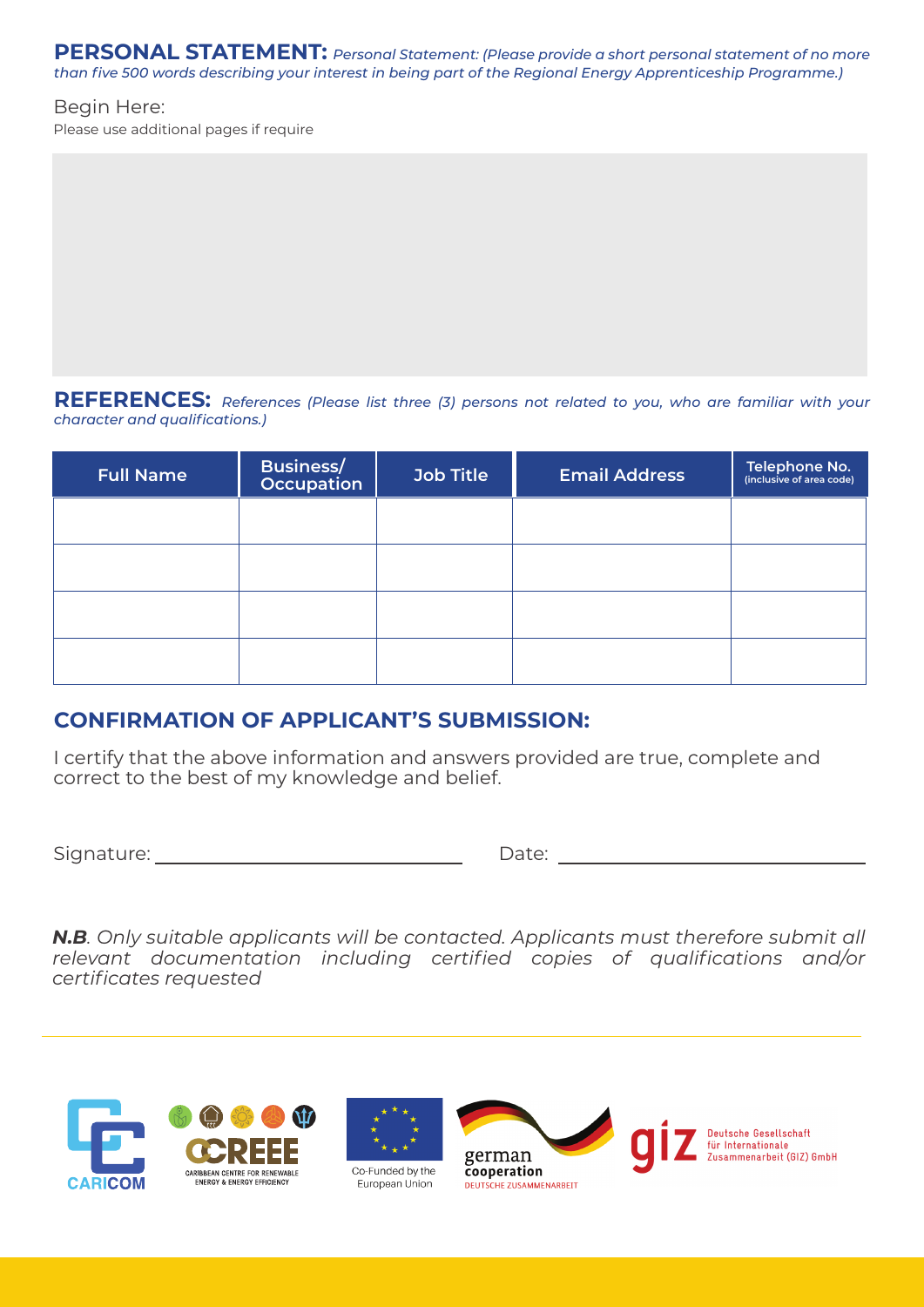